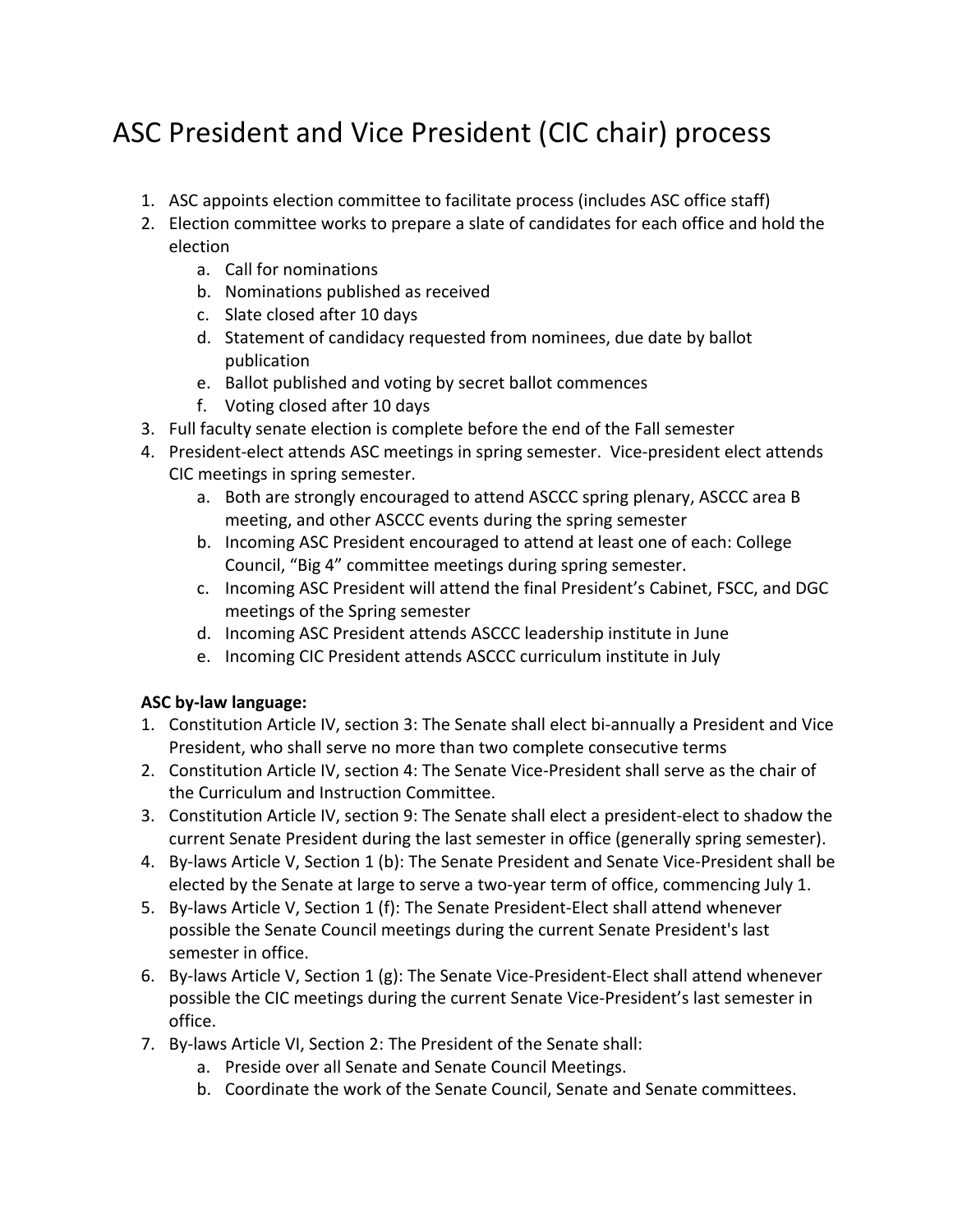- c. Serve as a representative to the Faculty Senate Coordinating Council (FSCC).
- d. Attend all district FSCC meetings
- e. Maintain records and report to Senate Council all actions taken by the Faculty Senate Coordinating Council (FSCC) and responses thereto
- f. Represent the Senate and Senate Council in accord with their instructions.
- g. Attend regular meetings with officers of the United Faculty Organization (UF).
- h. Maintain records and report to Senate Council all actions taken by the United Faculty Organization (UF) and responses thereto.
- i. Attend regular meetings with the College President.
- j. Maintain records and report to Senate Council all actions taken by the College President that pertain to Academic and Professional matters and responses thereto.
- k. Attend regular meetings with the District Chancellor.
- l. Maintain records and report to Senate Council all actions taken by the District Chancellor that pertain to Academic and Professional matters and responses thereto.
- m. Attend regular meetings of the District Governance Council (DGC).
- n. Maintain records and report to Senate Council all actions taken by the District Governance Council (DGC) that pertain to Academic and Professional matters and responses thereto.
- o. Attend regular District Governing Board meetings.
- p. Maintain records and report to Senate Council all actions taken by the District Governing Board that pertain to Academic and Professional matters and responses thereto.
- q. Maintain State-wide correspondence.
- 8. By-laws Article VI, Section 3: The Vice-President of the Senate shall:
	- a. Assist the Senate President in carrying out the business of the Senate Council.
	- b. Preside at Senate Council meetings in the absence of the Senate President.
	- c. Attend college and district meetings in the absence of the Senate President.
	- d. Responsible for statewide correspondence in consultation with the Senate President.
	- e. Prepare Academic Senate Council Agenda in the absence of the Senate President and in consultation with the Senate President.
	- f. Chair the Curriculum Instruction Committee (CIC) meetings.
	- g. Be a member of the Equivalency Committee.
	- h. Report monthly to the Senate Council.
	- i. Perform such other tasks as the Senate or Senate Council may assign.
- 9. By-laws Article X: Elections
	- a. **Sections 1.** A Nominating/Election Committee Chairperson shall be appointed by the Senate Council to organize and supervise nominations and elections with help from the Senate office assistant.
	- b. **Section 2.** The Nominating/Election Committee shall present a slate of Senate nominees for the office of Senate President and Senate Vice-President and the